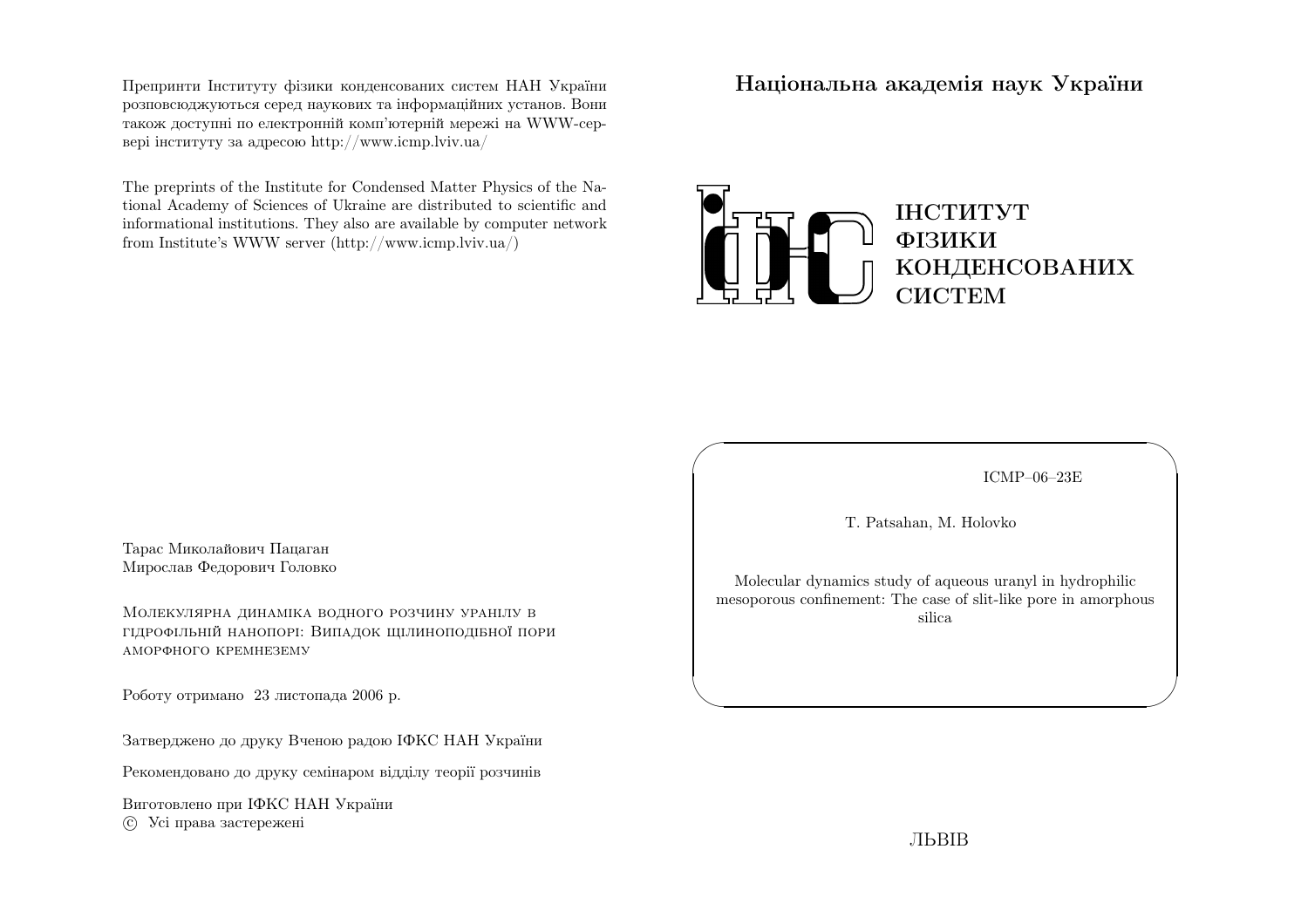УДК: 532.546; 532.72 $\mathbf{PACS:}\; 02.70.Ns,\,68.43.Jk,\,82.70.Gg$ 

Molecular dynamics study of aqueous urany<sup>l</sup> in hydrophilic mesoporous confinement: The case of slit-like pore in amor<sup>p</sup>hous silica

#### T. Patsahan, M. Holovko

Abstract. Molecular dynamics simulations are used to study structural and dynamic properties of water and aqueous urany<sup>l</sup> ion adsorbed in <sup>a</sup> slit-like pore of amorphous silica. Calculations are performed for theflexible  $\mathrm{SPC}/\mathrm{E}$  water model in the atomistically detailed pores with sizes in the range of 2.0-5.0 nm. The hydroxyl groups on the pore surfaces lead to the strong adsorption and affect strongly <sup>a</sup> mobility of water molecules. The urany<sup>l</sup> ion and its aqueous environment adsorbed in the pores are studied at the room temperature, for different amount of water. The effect of hydroxylated silica pores on the formation of urany<sup>l</sup> hydratecomplexes is discussed within this study.

#### Молекулярна динамiка водного розчину уранiлу <sup>в</sup> гiдрофiльнiй нанопорi: Випадок щiлиноподiбної пори аморфногокремнезему

## Т. Пацаган, М. Головко

**Анотація.** Використовуючи метод молекулярної динаміки досліджено структурн<sup>i</sup> та динамiчнi властивостi води <sup>i</sup> водного розчину iона уранiлу адсорбованих <sup>в</sup> щiлиноподiбнiй пор<sup>i</sup> аморфного кремнезему. Розрахунки проводилися для випадку гнучко<sup>ї</sup> моделi води SPC/E <sup>в</sup> атомарно деталiзованiй порi, розмiри якої вибирались <sup>в</sup> межах 2.0-5.0 нм. Наявнiсть гiдроксильних груп розташованих на поверхн<sup>i</sup> пори, приводить до сильної адсорбцiї молекул води, що має визначальний вплив на їх динамiку. Детально вивчено випадок iона уранiлу поблизу стiнки пори <sup>i</sup> вплив гiдроксильних груп на формування його гiдратної оболонки.

## Подається <sup>в</sup> Journal of Molecular Liquids Submitted to Journal of Molecular Liquids

 c Iнститут фiзики конденсованих систем <sup>2006</sup>Institute for Condensed Matter Physics <sup>2006</sup>

# 1. Introduction

Besides the fundamental interest, <sup>a</sup> study of radionuclides adsorbed inpores of various materials based on  $SiO<sub>2</sub>$  is of great practical importance, especially from the ecological point of view. The most applied problems considered are aimed to prevent large area pollution caused by radioactive compounds that can migrate through minerals composing soils and subsurface sediments from the sites where the radionuclides are concentrated: uranium deposits and uranium ore milling sites, nuclear wastes repositories and sites of nuclear accidents. Uranium is <sup>a</sup> major contaminant since it is <sup>a</sup> predominant heavy metal content of spent nuclear fuel. Dissolved uranium dioxide is mostly hexavalent and it can be very mobile in the water environment depending on the material in which it isconfined. The dioxide of hexavalent uranium is known as uranyl  $(\mathrm{UO}_2^{2+})$  and it is positively charged, thus <sup>a</sup> coulombic interaction is very important in such systems. We present <sup>a</sup> study of some dynamic and structural properties of urany<sup>l</sup> ion and its water environment that are affected by <sup>a</sup> pore of silica in which they are adsorbed. While one can find numerous experimental results for urany<sup>l</sup> ion in various environments, there are not so much investigations where the urany<sup>l</sup> ion interacting with some substrate is considered using the methods of computer simulations. <sup>A</sup>molecular dynamics study of aqueous uranyl near  $\alpha$ -quartz surface was presented by Greathouse et al. [1], where <sup>a</sup> number of radial distribution functions were obtained for different configurations of urany<sup>l</sup> and its hydrate and carbonato complexes. The self-diffusion coefficients of water molecules in different layers relatively to the quartz surface were calculated. Later, the computer simulations were performed [2, 3] in order to study <sup>a</sup> sorption of the aqueous urany<sup>l</sup> on the clay mineral of montmorillonite. In contrast to the previous studies where substrate surface had an ordered structure, we focus on amorphous one since we are interested in the problems concerned with urany<sup>l</sup> ion transport and the properties of its aqueous environment in the so-called lava-like fuel-containing materials formed in the reactor building of Chornobyl Nuclear Power Plant in the consequence of well known heavy nuclear accident which occurred in 1986. The lava-like fuel-containing materials have <sup>a</sup> com<sup>p</sup>licated structure and contain various compounds, but in genera<sup>l</sup> they consist of high-radioactive silica <sup>g</sup>lasses. The pores in these <sup>g</sup>lasses form <sup>a</sup> disordered network of meso-scaled channels, where different kinds of dissolved radionuclides and other light and heavy metals can migrate through. Recently, we presented <sup>a</sup> study of water dynamics in the model disordered porous material [4], but in the current study we concentrate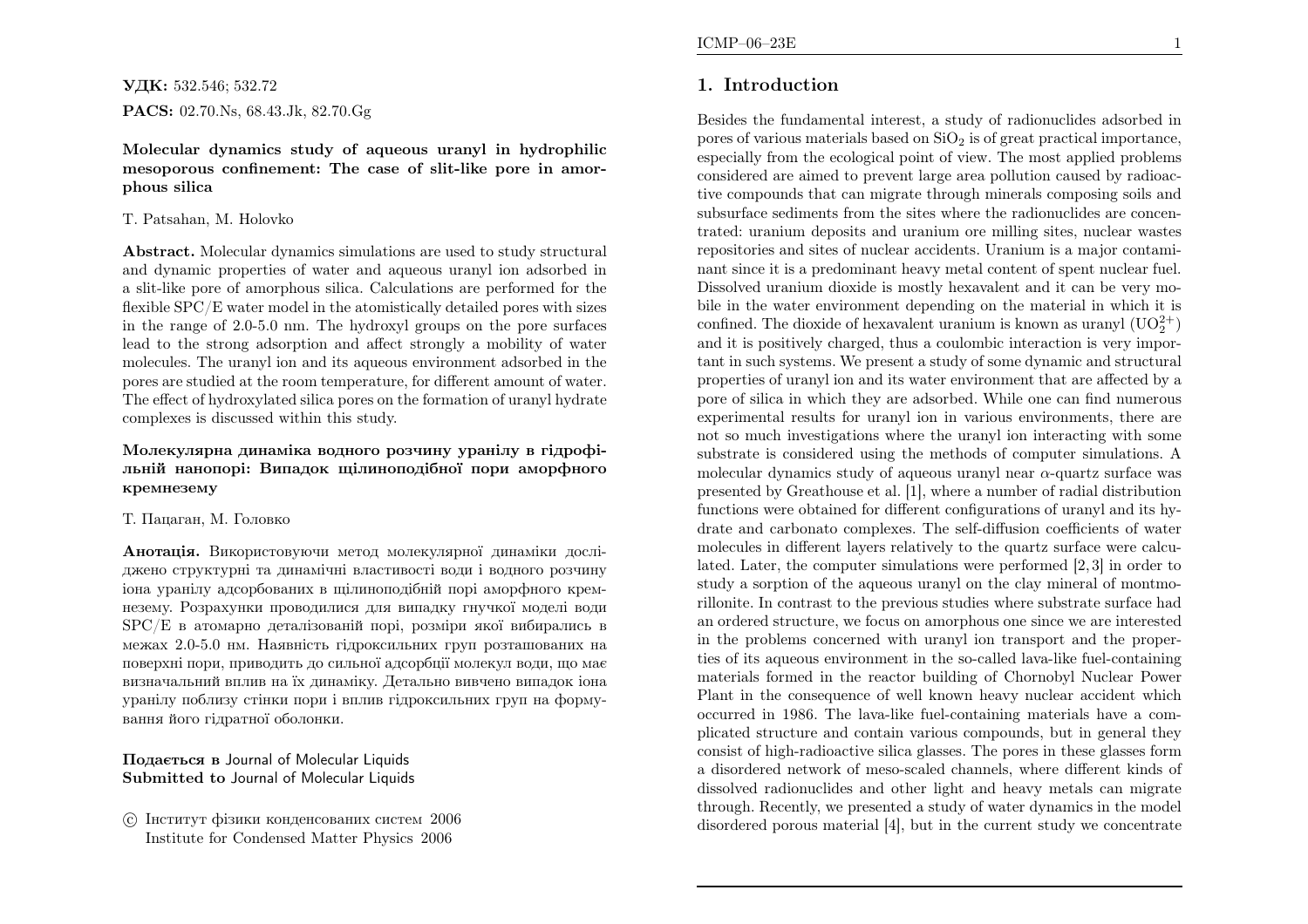on the partial case of <sup>a</sup> confinement, namely on the single-pore model. In this case we neglect <sup>a</sup> randomness of porous medium for better comprehension of structural and dynamic properties of water and aqueous urany<sup>l</sup> in one separate pore. In this way we can try to understand better different mechanisms of the influence of porous silica on urany<sup>l</sup> ion and its aqueous environment. <sup>A</sup> slit-like pore model of amorphous silica with atomistically detailed structure is chosen. The surfaces of pore are saturated by hydroxy groups which appear in the result of the chemical reactions of water with non-bonded oxygens on the silica surface. Therefore, the pore is hydrophilic and adsorption effects are anticipated. We also consider the cases when hydroxyls are partially or completely removed from the surfaces. The several widths of meso-pore are studied to demonstrate an size effect of confinement on the water density profiles and to see how this affects urany<sup>l</sup> sorption dynamic. The average values of self-diffusion coefficients are calculated in the hydrophobic andhydrophilic pore of size <sup>2</sup> nm.

## 2. Model and simulation details

The pore is modelled as <sup>a</sup> space between two slabs of amorphous silica. The space between these slabs is filled by water molecules of some density. An urany<sup>l</sup> ion is involved in the equilibrated aqueous environment. During <sup>a</sup> simulation processes the values of (x, y, z)-coordinates of urany<sup>l</sup> ion are stored to analyze its trajectories, while the averaged radial distribution functions, water density profiles and mean-square displacement functions were produced during simulation runs. The whole system is atomistically detailed, therefore all the pair interactions in the system can be described in <sup>a</sup> realistic way, although in this case the simulations are quite time consuming and cannot be very long-time scaled.

The model of amorphous silica is prepared using molecular dynamicssimulation. The  $\beta$ -cristobalite of SiO<sub>2</sub> is chosen as the base atomic struc ture of silica slab which consists of <sup>5400</sup> atoms and the slab size is about $50 \times 43 \times 32$  Å. The pair interaction between atoms is described by the Morse potential with the parameters <sup>g</sup>iven in ref. [5]. All simulations are performed in the constant (NVT) ensemble with periodic boundary conditions. Amorphous silica is obtained from crystalline one following the regime 1-XIII in ref. [5], which includes <sup>a</sup> heating crystalline structureof  $SiO<sub>2</sub>$  to the temperature 8000 K and a sequential cooling to the room temperature. After equilibration of the system at <sup>300</sup> <sup>K</sup> during <sup>40</sup> ps, the resulted sample is kept at the temperature <sup>300</sup> <sup>K</sup> and the constantpressure <sup>1</sup> atm. The total time of the heating/cooling processes takes

<sup>310</sup> ps. At the final stage, to make <sup>a</sup> silica surface relax the simulation run of the prepared structure is performed during <sup>50</sup> ps without periodicboundary conditions in z-direction.

The next step concerns <sup>a</sup> preparation of silica surface. We remove from the silica surface all silicon atoms that are bonded the less than four oxygens like it was proposed in refs. [6,7]. To saturate free bonds of non-bridging oxygen atoms  $(O_h)$ , hydrogens are attached to each  $O_h$  at the distance of 1.0 Å and the average Si-O-H angle 116 $^{\circ}$ . In our study the obtained number density of hydroxy groups on the surface is around4.9  $OH/nm<sup>2</sup>$ . This value is in a good agreement with theoretical and experimental data for amorphous silica [8–10]. After that, <sup>a</sup> silica slab is cut off from the obtained sample. Thereby, two identical silica slabs withthickness of  $\sim$  15 Å are used to construct two parallel walls of slit-like pore with a width of  $d=2$  nm and boundary conditions in x and y directions. The prepared pore can be filled of water molecules of corresponding densities. The different densities of water in the pores are considered. The uranyl ion  $UO_2^{2+}$  is involved in the pore as well. To describe an interaction between atoms in the system the pair potentials and the partial charges are used accordingly to ref. [1], where the interaction parameters between urany<sup>l</sup> ion and water molecules were chosen following Guilbaud and Wipff [11]. However, in order to provide an electroneutrality in the whole system the original values of silicon and oxygen atom charges were slightly adjusted. During the simulation of water and aqueous urany<sup>l</sup> ion in the pore, the silica structure stay stationary, e.g. the coordinates of silicon and oxygen atoms are fixed, except hydrogen atoms in hydroxyl groups –OH connected with corresponding non-bridging oxygen atoms by flexible bonds. In contrast to [1], where as <sup>a</sup> water model the flexible version of SPC model was used, we prefer flexible SPC/E one [12]. We noticed, that flexible SPC model <sup>g</sup>ives highly overestimated values for <sup>a</sup> self-diffusion coefficient of water molecules, while the self-diffusion coefficient of SPC/E water in bulk is much closer to the known experimental data (2.3·10<sup>-9</sup> m<sup>2</sup>/s), although a little bit lower (2.0·10<sup>-9</sup> m<sup>2</sup>/s). The bonds between uranium and oxygen atoms in  $UO_2^{2+}$  are considered flexible as well [1]. The snapshot of simulation box with the model system of aqueous urany<sup>l</sup> in the hydrophilic silica pore is presented in Fig. 1. The potentials and the corresponding parameters for interatomic interactionsare presented in Table <sup>1</sup> in ref. [1].

To study the density profile of water and its effect on transport <sup>p</sup>henomena in the pore the different pore loadings of water molecules areconsidered. The water density varies in the range  $0.21\times1.00$  g/cm<sup>3</sup>. The computer simulations of water and aqueous urany<sup>l</sup> in the slit-like pore of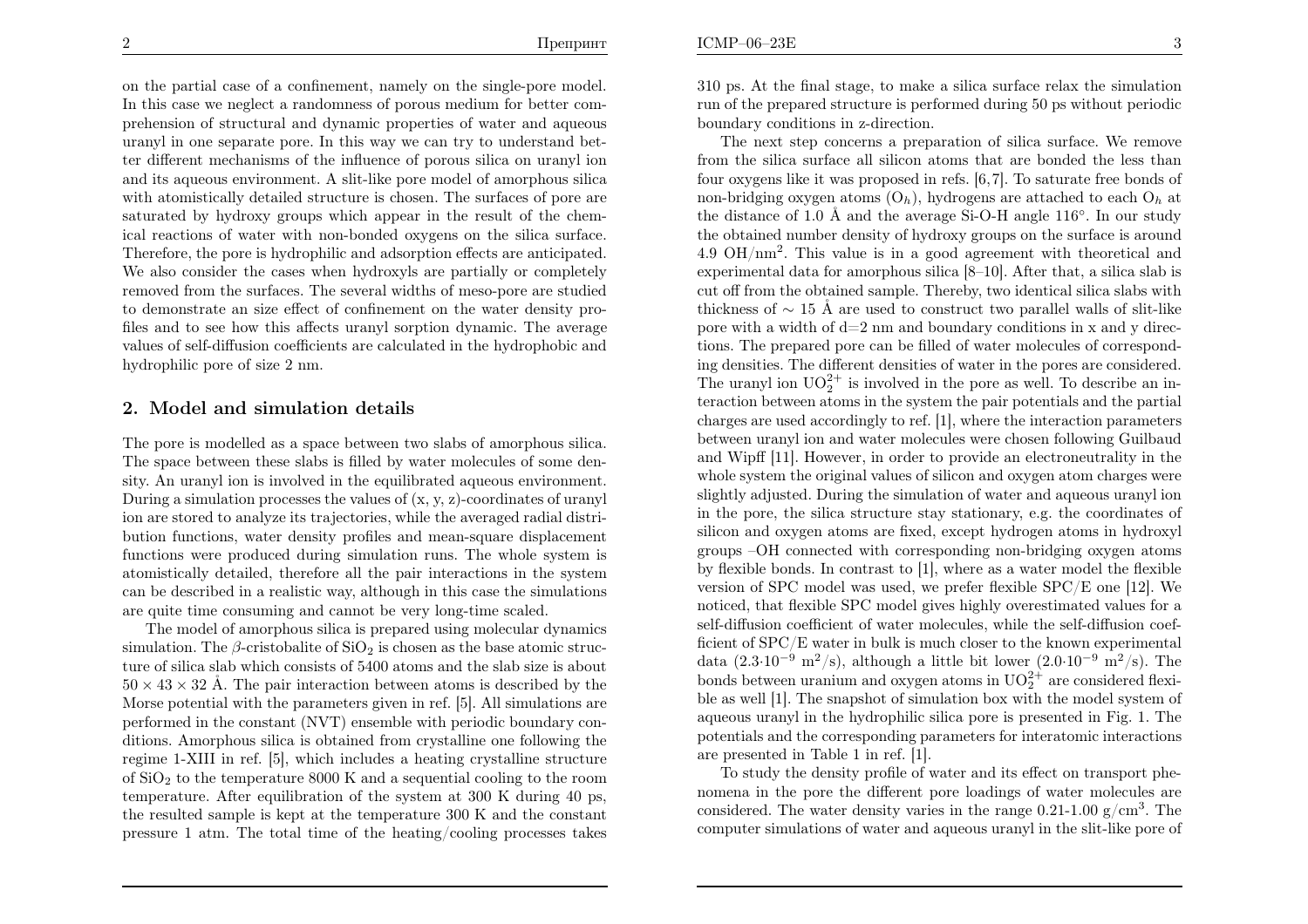

Figure 1. <sup>A</sup> snapshot of the simulated system. The urany<sup>l</sup> ion (in thecenter) and water in the slit-like pore of amorphous silica.

silica are performed using the method of molecular dynamics at the constant temperature  $T=300$  K in  $(N, V, T)$  ensemble with two-dimensional boundary conditions. The interaction cutoff distance  $10\,\mathrm{\AA}$  with long range correction is used. Also the two-dimensional version of Ewald summation algorithm for electrostatic interactions is applied. The average values of the desired temperatures were maintained using the algorithm according to the Nosé-Hoover thermostat with a relaxation time constant  $t^* \sim 0.1$  ps while the simulation time step,  $\Delta t$ , was set to 0.0005 ps. The time of the system equilibration was <sup>100</sup> ps. During the production time, <sup>600</sup> ps, the averaged radial distribution functions and the mean-square displacement functions are calculated. The functions obtained allow us to analyze the structural and dynamic properties of components of the system. <sup>A</sup> random removal of certain number of hydroxyl groups from the silica surface changes hydrophilicity of the pore walls. <sup>A</sup> complete dehydroxylization leads to the hydrophobicity of the pore due to theabsence of polar groups on the surface.

## 3. Results and discussion

Considering water of various densities in the hydrophilic pore, the adsorption effect on the pore surfaces is distinguished. This effect can be



Figure 2. The water density profiles for the different pore loadings. The dashed line corresponds to the case of the hydrophobic pore and forwater density  $\rho_w$ =0.73 g/cm<sup>3</sup>.

illustrated by the water density profiles in Fig. 2. The sharp peaks of the water density profiles indicate that the layering of the water moleculesappears near the pore walls for the water densities  $0.21 \text{ g/cm}^3$  and  $0.73 \text{ g/cm}^3$ . Due to hydrophilic nature of surface all water molecules are attracted towards of pore surface. In all cases one can observe <sup>a</sup> lower density at the center of pore  $(z \sim 0.0)$  than for bulk water. In the case of a small amount of water (for example,  $\rho=0.21$  g/cm<sup>3</sup>) the water molecules can be practically absent in the pore center.

In Figs. <sup>3</sup> and <sup>4</sup> one can see the water density profiles depending on the pore size. If the pore size is quite large (more than <sup>5</sup> nm), the water molecules in the center of the pore are not affected by the pore walls and the density profile is uniform in the case of completely loaded pore. Therefore, <sup>a</sup> behavior of the water molecules in this region can be treated in the same way as in the bulk. When the pore size decreases, the water density is very inhomogeneous and it becomes very important on which distance to the wall the water molecules and the urany<sup>l</sup> ion are considered. In this study, two locations of urany<sup>l</sup> ion are studied – in the center of the pore and near the pore surface. When urany<sup>l</sup> ion is far from the pore surface, it is not affected directly by hydroxyl groups. But when it is near the surface, the binding of urany<sup>l</sup> ion and corresponding hydroxyl can occur. This binding is accompanied by changes in thehydration shell of the ion. The hydroxyl group is involved into the hy-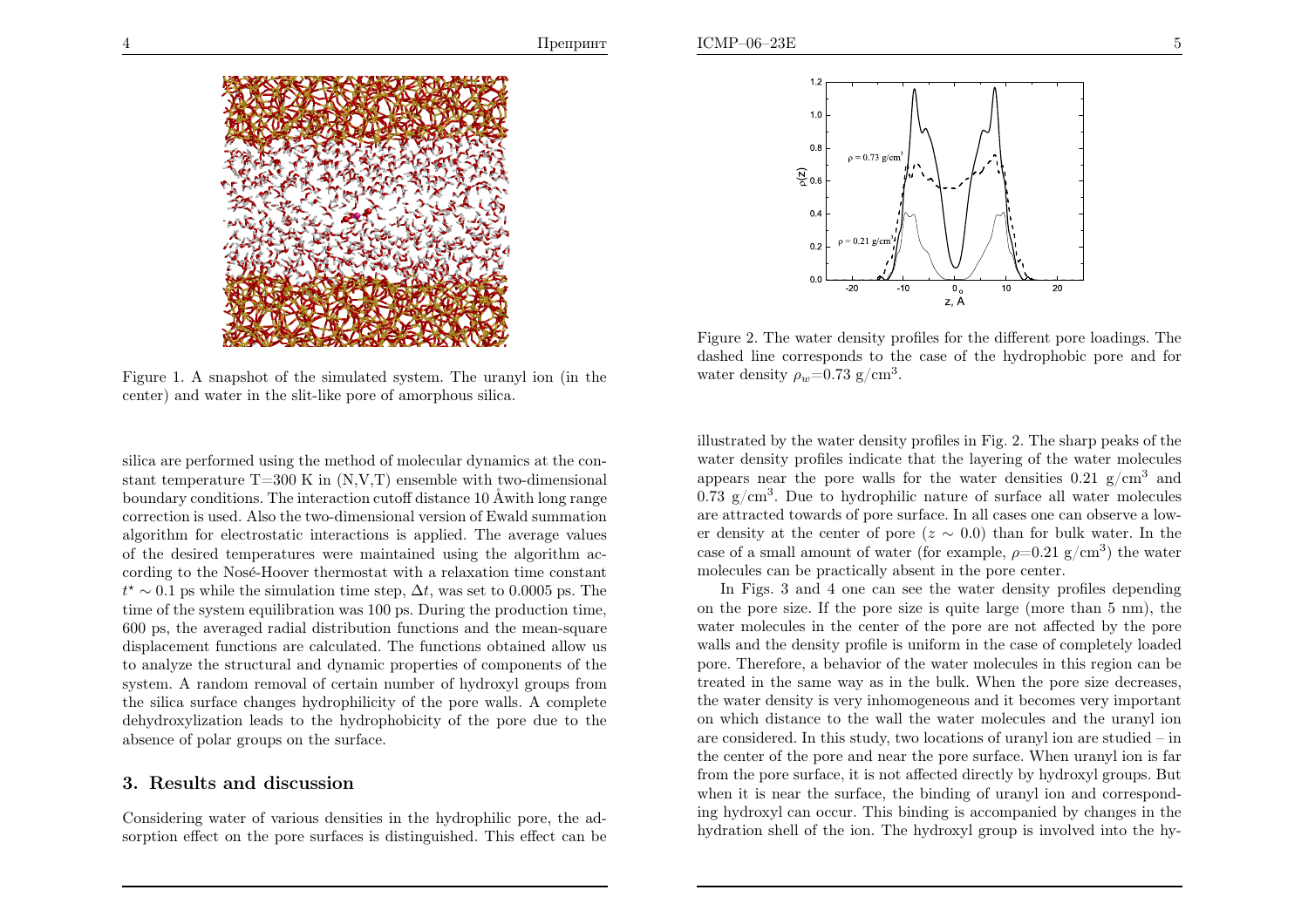

Figure 3. The water density profiles for the different pore sizes (2–5 nm).

dration shell during the binding process, while one of the five molecules of hydration shell leaves the ion. The radial distribution functions thatillustrate the mentioned effects are presented in Fig. 5.

The density profile of water molecules has <sup>a</sup> significant effect on the dynamics of the urany<sup>l</sup> ion in the pore. It is noticed that the urany<sup>l</sup> ion, <sup>p</sup>laced initially in the pore center, keeps the central area of the pore during the simulation run and moves together with its hydrate complex in the XY surface, e.g. along the pore. The hydrate complex has <sup>a</sup> pentagonal symmetry, the same symmetry as in the case of urany<sup>l</sup> ion in bulk water (Fig. 5a). The hydrate shell of the urany<sup>l</sup> ion consists of five molecules of water. It was noticed, the binding between the urany<sup>l</sup> ion and the pore wall can appear when the ion is initially <sup>p</sup>laced at thedistance of  $\sim 2\text{\AA}$  to the wall. In this case the hydroxyl of silica surface replaces one of the five molecules of water in the hydrate shell of the uranyl. This <sup>p</sup>henomenon is illustrated by the corresponding averaged radial distribution functions and the running coordination numbers in Fig. 5b. Despite the attraction between urany<sup>l</sup> ion and the pore walls the urany<sup>l</sup> ion does not bind with the pore surface by itself when it isfar enough  $(\geq 4\AA)$ . This can be explained by the adsorption phenome- na that lead to the formation of the dense layer of water, which resists the penetration of the urany<sup>l</sup> ion towards the wall. In the case of the hydrophobic pore, when the water density is distributed more or less uniformly in the pore volume (Fig. 2, dashed line), the urany<sup>l</sup> ion migrates easily to the pore surface and the close vicinity of the urany<sup>l</sup> ionto the pore surface reduces its mobility. In all cases <sup>a</sup> pentagonal hydrate



Figure 4. The water density profiles for the different pore sizes (2-5 nm) and the different surface density of hydroxyl groups. Dotted lines correspond to the partly hydrated surface of the pores.

shell formed at the distance of  $\sim 2.51$ -2.52 Åto the center of uranyl ion is observed. Such <sup>a</sup> configuration is already observed in the previous studies by molecular dynamics simulation [1] as well as by quantum chemistrycalculations [13].

When the water density in the pore increases to  $1 \text{ g/cm}3$ , the uranyl ion initially <sup>p</sup>laced in the pore center reaches rapidly the pore surface area(Fig. 6) like it was observed in the hydrophobic case before. It can be explained by the density profile uniformity along z-direction (Fig. 4). However, similar to the previous case, the urany<sup>l</sup> ion, being near the pore surface, cannot bind with hydroxyl group by itself due to its hydration shell that needs some charge redistribution, which should appear in such complexes. The method of classical molecular dynamics cannot provideany charge redistribution, because this is a kind of quantum mechanics problem, thus some extensions should be applied to take this effect into account. In our study all charges are fixed, therefore the whole adsorption process could not be observed in dynamics. But, when the urany<sup>l</sup> ion isplaced at the distance  $\sim$  2-3 Åto the silica surface, it binds easily with <sup>a</sup> corresponding hydroxyl group and keeps on its <sup>p</sup>lace for <sup>a</sup> long timeduring simulation runs  $(\gg 1000 \text{ ps})$ .

In Fig. <sup>6</sup> one can see <sup>a</sup> number of z-trajectories of urany<sup>l</sup> ion, which is adsorbed in the pores of the different sizes (2-5 nm). It is shown thatin the narrow pore (2 nm), the urany<sup>l</sup> ion moves fast towards the pore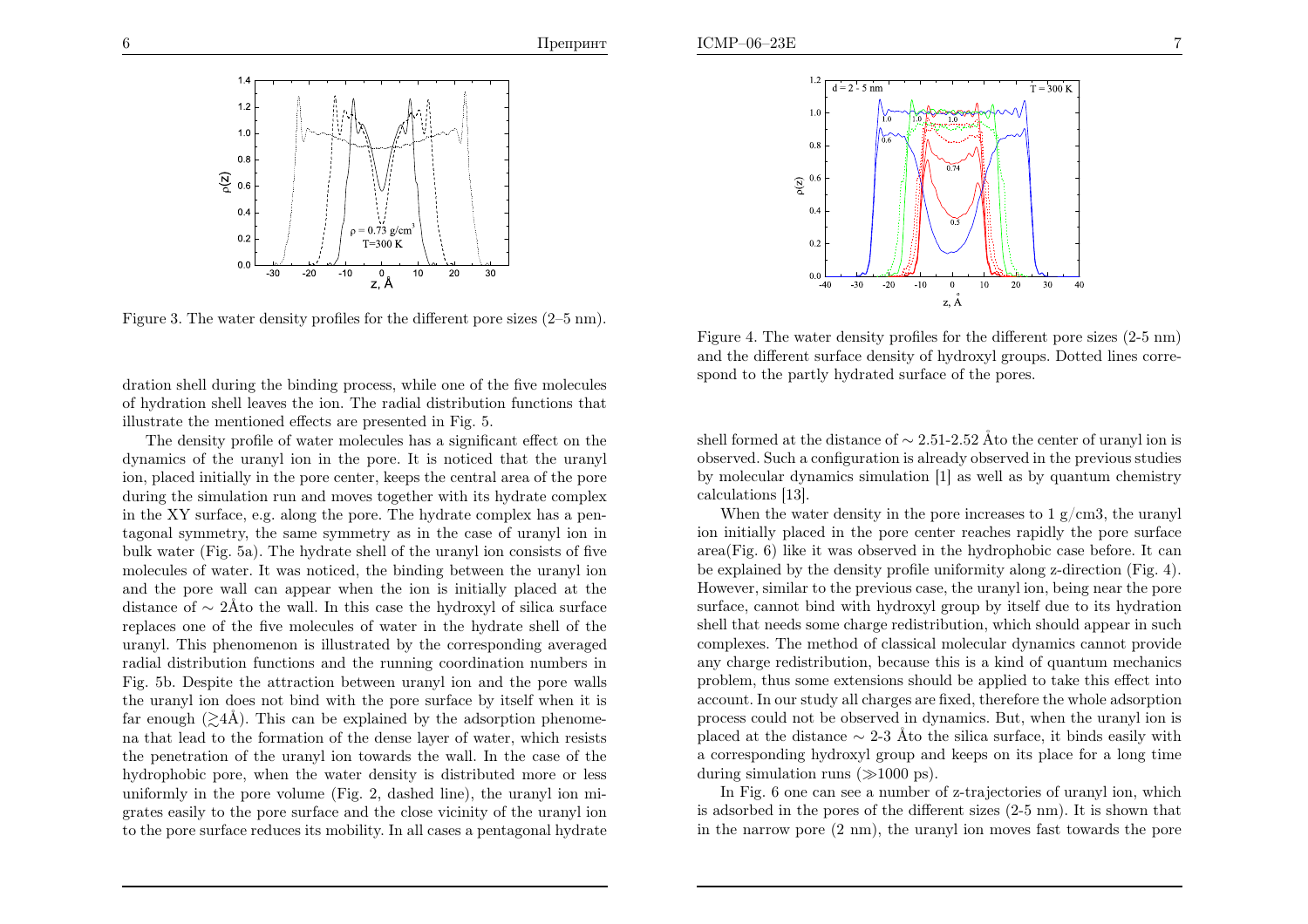

Figure 5. The radial distribution functions U-Ow for the aqueous urany<sup>l</sup> and its hydration shell in <sup>a</sup> slit like pore of amorphous silica at the temperature <sup>300</sup> K: (a) urany<sup>l</sup> ion in the center of the pore; (b) urany<sup>l</sup> ion near the surface of pore wall.



Figure 6. z-trajectories of urany<sup>l</sup> ion in the pores of different sizes andloadings.



Figure 7. The mean-square displacement functions and the total selfdiffusion coefficients of water molecules in the slit like pore of amorphous silica for the different levels of the pore hydrophilicity. The pore size isequa<sup>l</sup> to <sup>2</sup> nm.

wall. When the pore increases the averaged velocity of uranyl ion in zdirection decreases. Moreover, <sup>a</sup> time delay appears before the ion begins to move to the wall. When the pore size is of <sup>5</sup> nm, the urany<sup>l</sup> ion located in the middle of the pore becomes indifferent to the pore walls. Moving around, the urany<sup>l</sup> ion can approac<sup>h</sup> to one of the walls, but the time needed to do that is much larger – more than <sup>a</sup> few orders of magnitude than in the case of <sup>2</sup> nm and <sup>3</sup> nm. <sup>A</sup> tendency to the motion of the iontowards the wall was not observed even after <sup>1000</sup> ps.

As <sup>a</sup> result, the effect of the pore hydrophilicity on the water dynamics, the averaged values of the total self-diffusion coefficient of the water molecules in the pore of <sup>2</sup> nm and the different surface densities of hydroxyl groups should be obtained. For this purpose the functions of mean-square displacement (MSD) are calculated (Fig. 7). The three values of the surface densities of hydroxyls are chosen, that correspondto the full hydroxylated surface  $(100\% \text{ or } 4.9 \text{ OH/nm}^2 \text{ for the system})$ considered), partial hydroxylated  $(2.5 \text{ OH/nm}^2)$  and completely dehydroxylated surface (0%). The self-diffusion increase is observed when the surface density of hydroxyls decreases. The dashed lines denote MSD functions in z-direction. This particular form of the MSD functions is appropriate to the case of the molecular dynamics in confined space, where the motion in some directions is restricted by the pore walls andthe maximum value of the MSD function, which is reached in this case,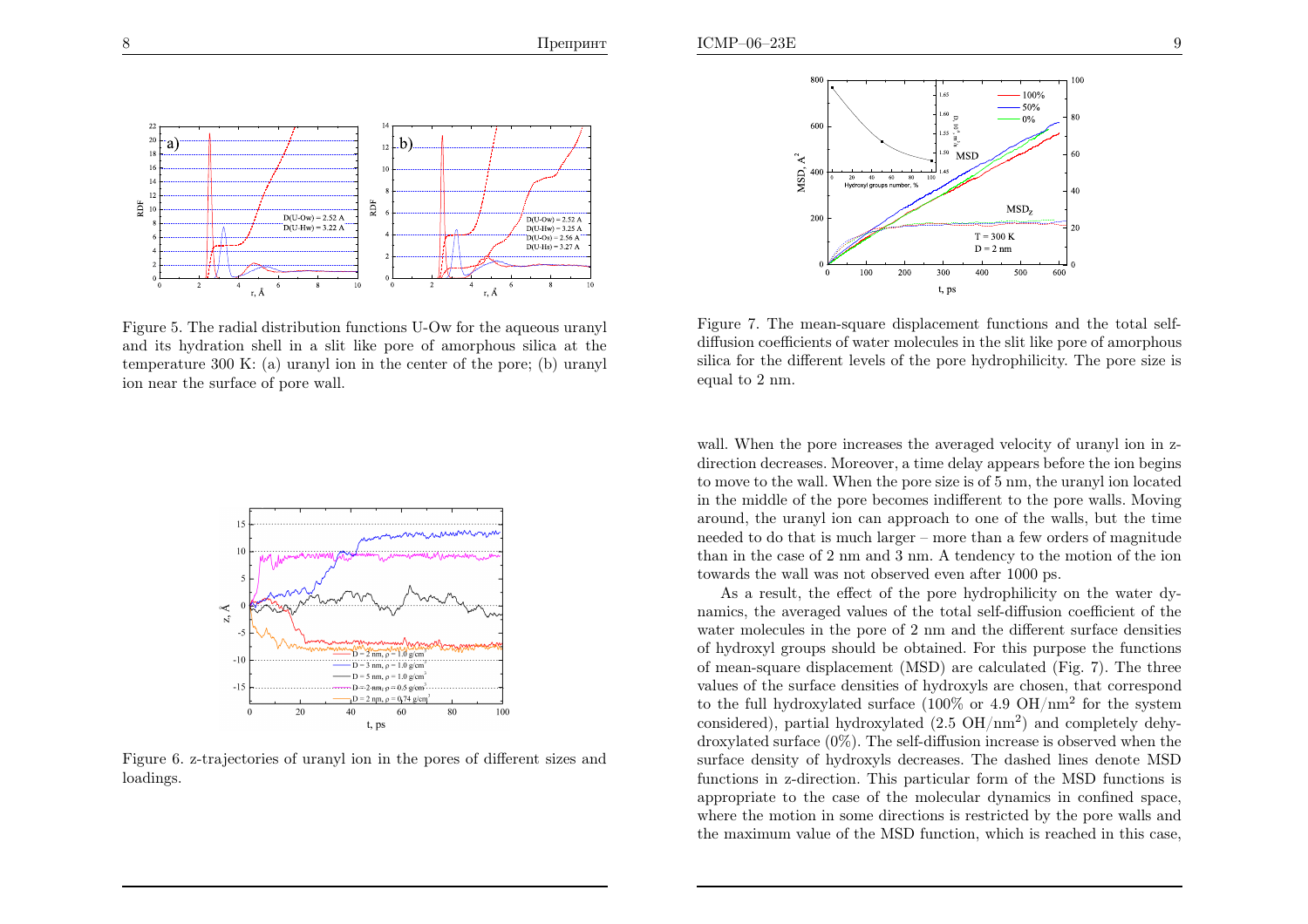defined by <sup>a</sup> pore size. The calculated values of the self-diffusion coefficient are close to that predicted in refs. [14, 15] for water adsorbed inVycor-like <sup>g</sup>lass at the similar conditions.

## 4. Conclusions

The model of <sup>a</sup> slit like pore of silica is considered within this study. The water density profiles are obtained to study an effect of the pore size and its loadings on the urany<sup>l</sup> ion dynamics. If the pore is narrow $(2-3 \text{ nm})$  and the loading is close to  $1 \text{ g/cm}^3$  of the water density, the urany<sup>l</sup> ion adsorbs on the pore surface very fast. In the hydrophobic pore the urany<sup>l</sup> ion reaches the surface of <sup>a</sup> partly loaded pore faster than in the hydrophilic one. However, in the hydrophobic pore, where hydroxyl groups are absent, the ion cannot associate with the surface.

The significant effect of the arrangement of the water molecules in pore on the urany<sup>l</sup> ion behavior and its hydration shell inspired us to consider them depending on the pore parameters. The layering structure of the density of water molecules near the pore surface are observed in the hydrophilic pore. The first pea<sup>k</sup> in the water density profile becomes lower when the surface density of hydroxyls decreases. Moreover, the water density distribution through the pore volume is more homogeneous when we have <sup>a</sup> small amount of the hydroxyl groups on the surface. In the case of partially loaded pore the water molecules are practically absent in the center of the pore . When the pore surface is hydrophobic (small amount of hydroxyl groups), the difference between the densities of water molecules in center and near surface of the pore is much smaller. In the pore that partially loaded by water molecules one can see <sup>a</sup> high inhomogeneity of water density which is caused by adsorption of water molecules on the hydrophilic pore surface. Because of the small amount of water that cannot fill the whole pore, one can notice an asymmetry in the water density profile. An asymmetric profile indicates that the most part of water molecules prefers one of the two pore walls in the time interval observed. In the case of <sup>a</sup> pore completely loaded by water molecules $(\rho\text{=}1\ \text{g}/\text{cm}^3)$  the average self-diffusion coefficient of water decreases when the surface density of hydroxyl groups increases.

The aqueous urany<sup>l</sup> ions confined in the silica pore attract to the pore walls and binds with silica surface. Due to the strong association, the urany<sup>l</sup> ion keeps on the silica surface for <sup>a</sup> long time. <sup>A</sup> reverse process (e.g. disconnection of urany<sup>l</sup> ion) was not observed during simulation runs (<sup>&</sup>gt;<sup>600</sup> ps). Near the silica surface, the hydrate shell of urany<sup>l</sup> ionconsists of four water molecules and one hydroxyl group bearing on the

surface. <sup>A</sup> complex of four water molecules and one hydroxyl group wasobtained only when uranyl ion was placed at the distance  $\sim 2\text{\AA}$ from the silica surface.

The report presented here is mostly preliminary and should be extended and perhaps is to be studied more deeper in some directions. However, the obtained results <sup>g</sup>ives us <sup>a</sup> flavor of the structure and dynamics peculiarities in the system considered. The problems appeared during this study suggest to make some modifications related to the model of the system as well as to the simulation process itself. The first methodical problem concerns the charge redistributions during the binding processes of urany<sup>l</sup> ion and water/hydroxyl that should be taken into account to describe adsorption process correctly. Another problem consists in the large time consumption to simulate <sup>a</sup> dynamics in such systems. Being <sup>a</sup> very heavy compound comparing with water molecules, the urany<sup>l</sup> ion has an extremely slow dynamics that cannot be observedproperly during relatively short-time scale simulations ( $\sim 1000$  ps) with in the framework of the model considered in this study. Therefore, <sup>a</sup> more simple model of silica structure is needed, where the number of sites of interaction are much less.

## 5. Acknowledgements

TP thanks the World Federation of Scientists and ICSC "World Laboratory" for the partial financial support within the framework of the National Scholarship Program. The computational facilities were provided by the computing cluster of the Institute for Condensed MatterPhysics.

### References

- 1. J.A. Greathouse, R.J. O'Brien, G. Bemis, R.T. Pabalan, J. Phys. Chem. B, <sup>106</sup> (2002) 1646.
- 2. O.F. Zaidan, J.A. Greathouse, R.T. Pabalan, Clays and Clay Minerals. <sup>51</sup> (2003) 372.
- 3. J.A. Greathouse, R.T. Cygan, Phys. Chem. Chem. Phys. <sup>7</sup> (2005)3580.
- 4. T. Patsahan, M. Holovko, Condens. Matter Phys. <sup>7</sup> (2004) 3.
- 5. N.T. Huff, E. Demiralp, T. Cagin, W.A. Goddard, J. Non-Cryst. Solids. <sup>253</sup> (1999) 133.
- 6. A. Brodka, T.W. Zerda, J. Chem. Phys. <sup>105</sup> (1996) 6319.